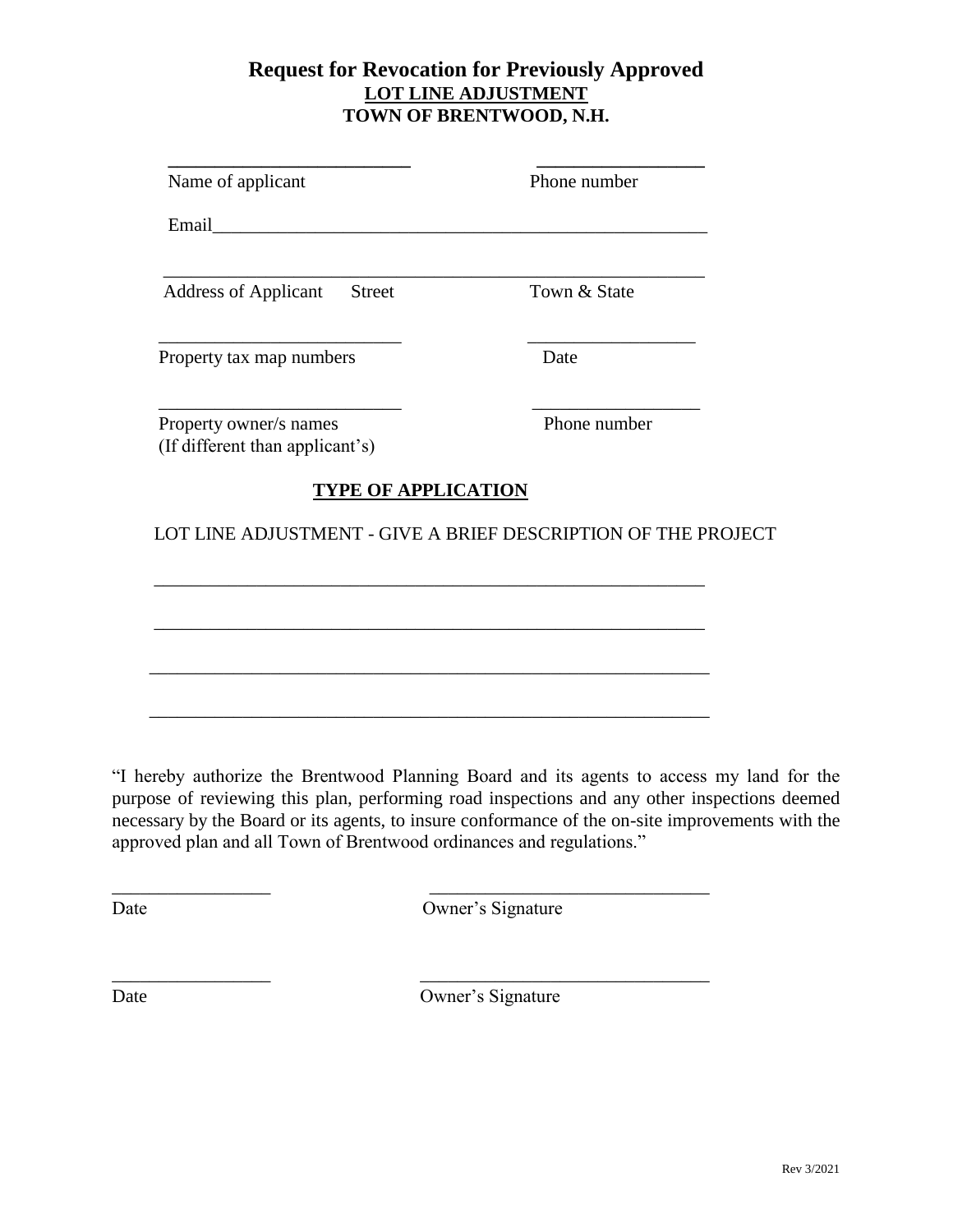| Name of Applicant     | Date    |
|-----------------------|---------|
| Location of Property: |         |
| Parcel 1              | tax map |
| Parcel 2              | tax map |

## REVOCATION APPLICATION - CHECKLIST **LOT LINE ADJUSTMENT/BOUNDARY LINE TOWN OF BRENTWOOD**

must be paid prior to the recording of the mylar. **FEES**: The following is a partial list of fees that may be charged, when applicable, and

The following fees are to be paid upon application to the Planning Board:

- \_\_\_\_**\$200.00** for application and secretarial fees non-refundable
- \_\_\_\_**\$200.00** Professional Planner non-refundable
- professional seal appears on any plat submitted to the Board. **MUST BE ON 1" x 2 5/8" mailing labels, in TRIPLICATE** & address of every engineer, architect, land surveyor, or soil scientist whose applicant, owner of the subject property/s (if different than applicant) and the name \_\_\_\_**\$10.00** per abutter - Cost of certified mailings to each land owner within 200 feet, the
- \_\_\_\_**\$125.00** for legal notice
- \_\_\_\_**\$30.00** per lot for tax map changes

Recording Fees and Consultant Fees:

\_\_\_\_\_\_Any other professional consultants required by the Planning Board

\$30.00 Recording, fax, photocopies, express mail, etc.

complete. Application shall contain the following information, where applicable, to be considered

- \_\_\_\_ Letter of Intent
- \_\_\_\_Letters of Authorization
- \_\_\_\_Copy of the Deeds of parcels involved in the lot line adjustment
- \_\_\_\_List of Abutters and addresses **on mailing labels – in triplicate**